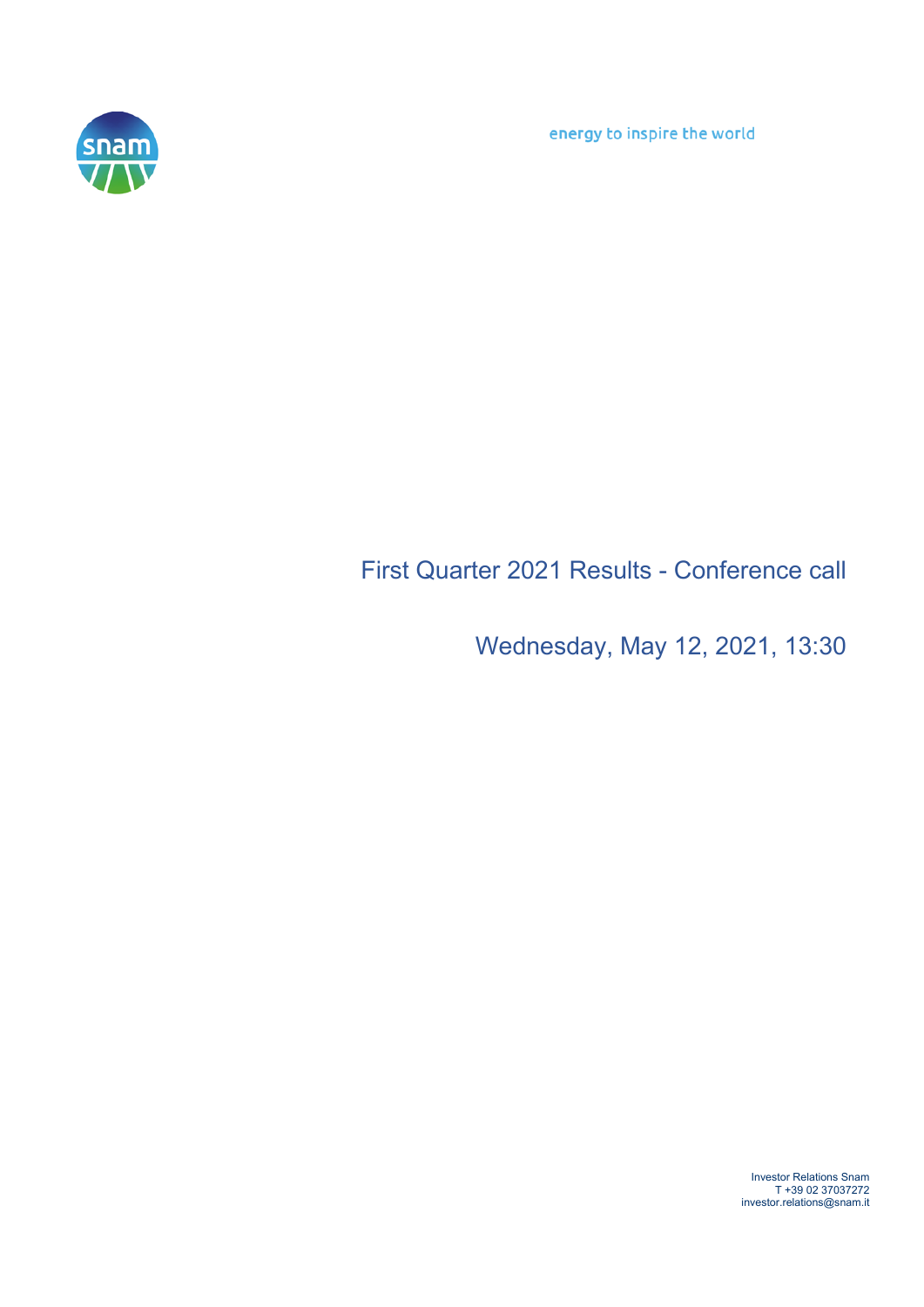

## MODERATOR: ALESSANDRA PASINI, CHIEF FINANCIAL OFFICER

## OPERATOR: Good afternoon. This is the Chorus Call conference operator. Welcome and thank you for joining the Snam 2021 First Quarter Results Presentation. As a reminder, all participants are in listen-only mode. After the presentation, there will be an opportunity to ask questions. Should anyone need assistance during the conference call, they may signal an operator by pressing "\*" and "0" on their telephone.

 At this time, I would like to turn the conference over to Ms. Alessandra Pasini, of SNAM. Please go ahead, madam.

ALESSANDRA PASINI: Thank you. Good afternoon, ladies and gentlemen. First of all, let me apologize for the slight delay. We had some issues in uploading the presentation on the system. So good afternoon, and welcome to SNAM's first quarter 2021 results.

> During the first quarter of the year, we continued to make good progress in our core business. Investments are above 2020 level, and we are progressing to around €1.4 billion of full year guidance. Our efficiency plan achieved €64 million of cost saving versus 2016 baseline, new regulated services are in line with the good results of 2020. A consultation document on the organization of the metering activity has been published. It introduced quality standard level paying the way for an upgrade of the system. We're working with RINA to formalize the certification on H2 readiness of infrastructures.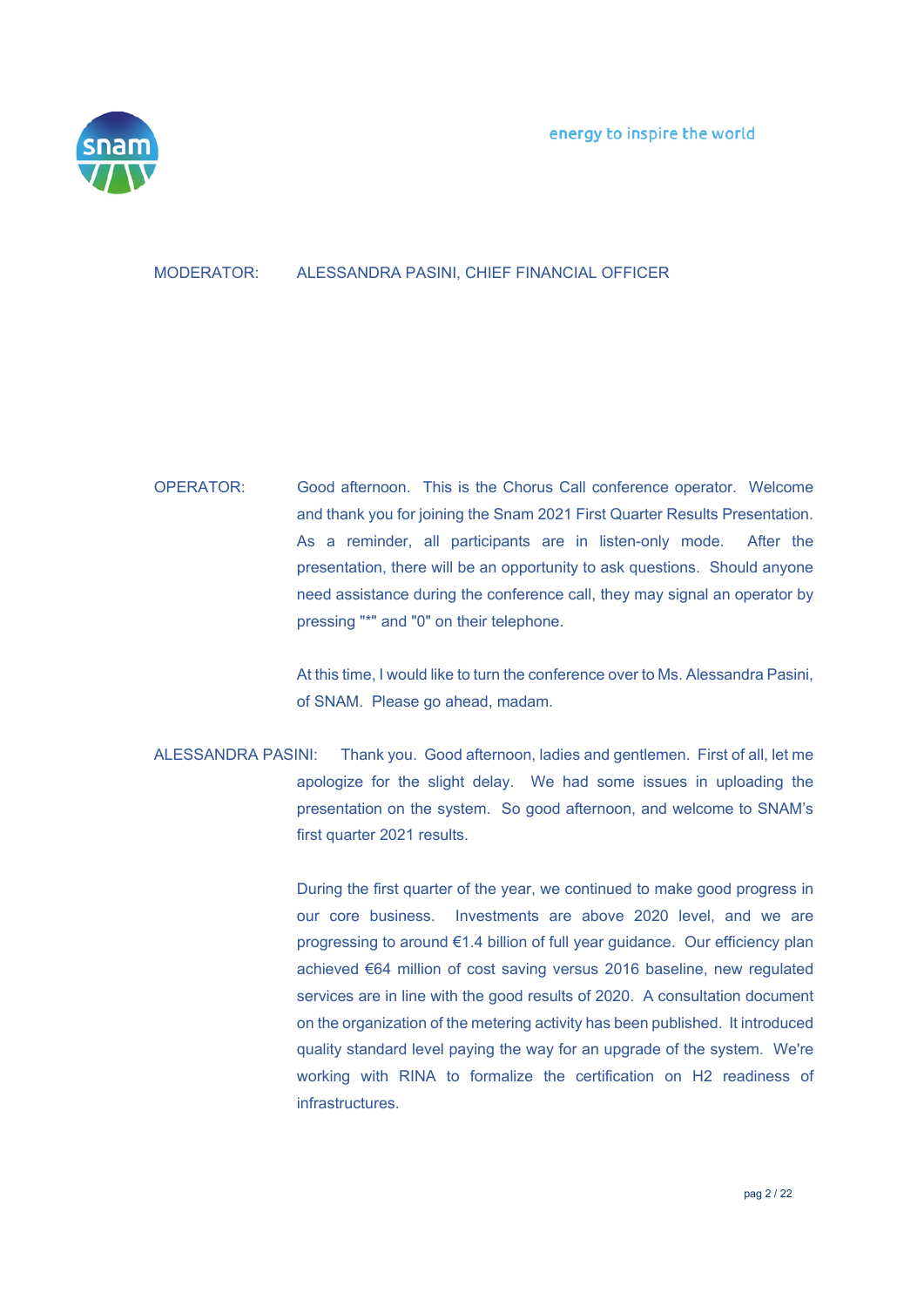

 Looking at the quarter results, we continue to build and announce our capabilities in hydrogen, enlarging our team and leveraging on our strategic partnership with De Nora. The good contribution from energy efficiency was partially offset by a slower ramp-up in biomethane. Both biomethane and energy efficiency experienced some slowdown mainly due to the effects of this pandemic. Approximately 40% of the Italian Recovery Fund will be dedicated to energy transition. Significant support measures are planned for hydrogen for slightly less than €4 billion, biomethane around €2 billion and energy efficiency circa €20 billion.

 On the international front, that first 10-year development plan has been approved by the regulator at the end of March, including new investments to help the country with lignite phase out. Investment for the Greek markets are 65% above for prior plan. TAP started to contribute to Snam's results following the commencement of operation last November. Financial completion was achieved in March, therefore allowing the release of the guarantees provided by shareholders during the construction phase.

 On our debt management, financial charges were lower than the same period of last year, thanks to the supportive market environment and our 2020 liability management exercise. We are progressing towards our end planned target of reaching 60% of sustainable finance out of total available funding and as of 30th of March; we are already at 60%. This is part of our broader and continuous engagement with investors and stakeholders around ESG, as confirmed at our recent dedicated road show.

 Our financial results in the first quarter continued to show growth. In order to allow for a better assessment of the Group performance consistently with them in our full year results and offering greater comparability of data, the pro forma income statement of the first quarter of 2020 has been prepared, assuming that from first of January 2020 the effectiveness of the changes for the unaccounted for GAAP, as defined by the regulator in its deliberation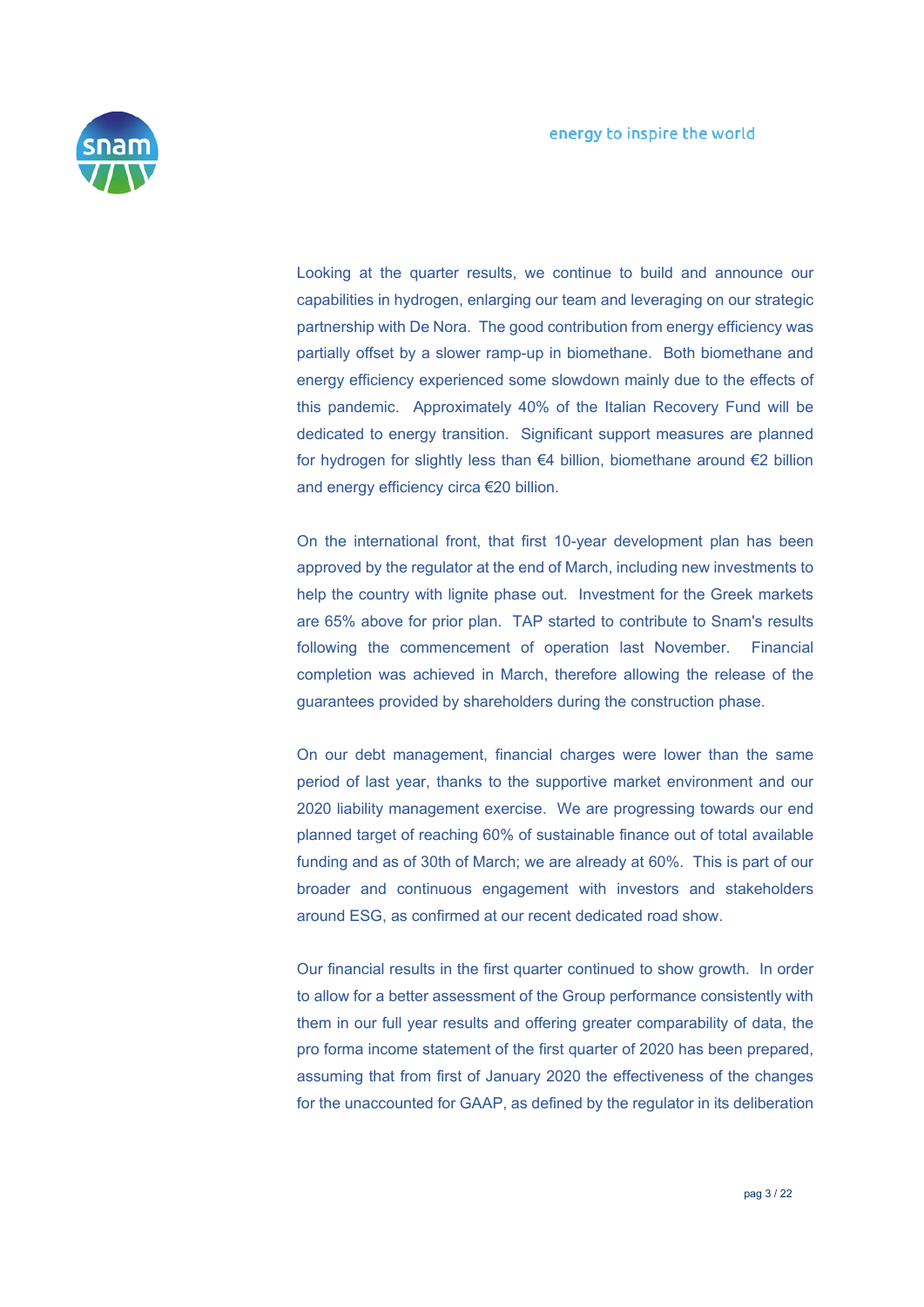

of December 2020. This means we're left with approximately €30 million of EBITDA contribution.

 EBITDA benefit from the contribution of higher tariff RAB, thanks to the investments on our infrastructure and higher allowed D&A counterbalanced by the phasing out of older input-based incentives, while the contribution of output-based incentives remains stable year-on-year. The decrease in the businesses' EBITDA versus the same quarter of 2020 is mainly linked to continuous investment from the platform and as lower ramp-up in biomethane offset by energy efficiency, as I will explain later.

Financial charges were down by  $€10$  million, thanks to the liability management exercise carried out in December and the continuing treasury optimization measures. Finally, income from associates were up by €17 million compared to last year, benefiting from the inclusion in the perimeter of ADNOC and De Nora and the contribution of TAP. These positive effects are partially offset by the expected decrease of our outsourcing of associates mainly due to the new regulation in place from January and for lower unitary tariff due to lower WACC, higher volumes and the reversal of the recoverable difference from contribution that we have achieved in the past years. Net profit was overall up €24 million, thanks to these operational results, lower financial charges and strong contribution from outsourcing.

 Getting into more details, net profit for the period was €313 million. This was driven by the core EBITDA contribution of €6 million due to higher revenues, thanks to the continued investment in transport, only partially offset by a reduction of input-based incentives as mentioned before and storage revenues due to lower capitalization in 2020, which is expected to be recovered starting already from 2021, a flat core business costs year-onyear.

 The contribution of new businesses were negative for €2 million. This is due to the continuous investment in our H2 capabilities and sustainable mobility,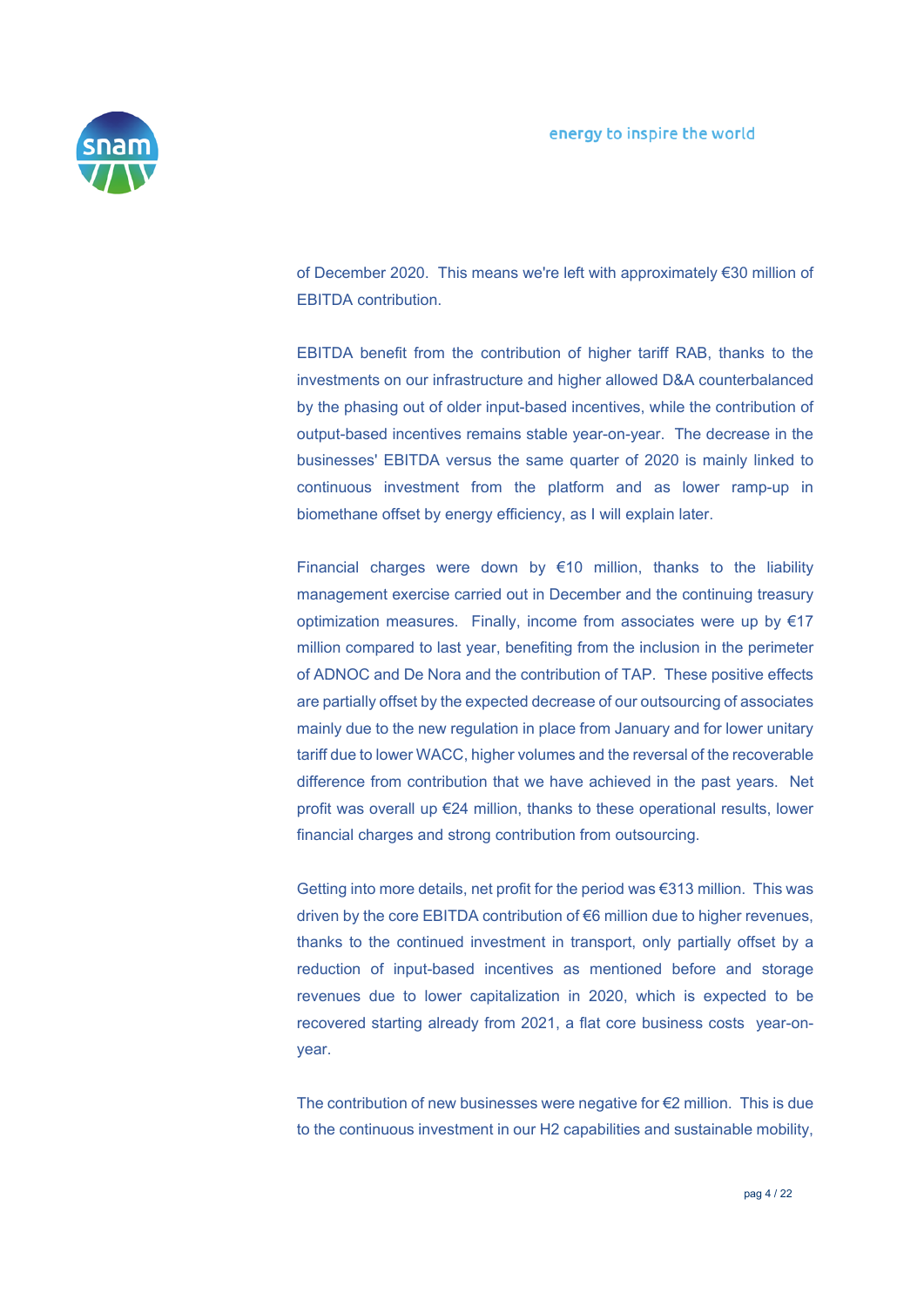

the effect of a very strong global solution performance in the first quarter of last year, which accounted for €1 million, the announced contribution of our energy efficiency businesses due to the consolidation of Mieci and Evolve and thanks to the residential sector initiative, and the slower than expected ramp-up of our biomethane business, mainly due to delays in the authorization process. We expect the new businesses to gain momentum in the next quarter with a growing contribution compared to last year.

 Lower net interest expenses of €10 million were due to lower cost of debt attributable to both treasury management optimization, the [indiscernible] bond rollover effect and because we benefit from the liability management exercise of December 2020. The increase year-on-year of the contribution from associates mainly due to a perimeter effect with the contribution of ADNOC improving since July 2020 and De Nora, which was closed at the beginning of this year, and the positive contribution of TAP that in first quarter last year was loss making being still under construction. [Indiscernible] taxes are mainly due to the introduction of ACE, higher income from associates and of course higher earnings before tax.

 Turning now to our cash flow. Cash flow from operations for the period amounted to €243 million euro, including €210 million of working capital absorption, of which €140 million related to balancing and settlement activities, around €70 million of which will be recovered in the coming months and other working capital items, of which €90 million of net tax payable, the absorption due to [indiscernible] the commodity revenues component which will again reverse in the coming months and around €60 million of absorption of capital related to the receivable for the Ecobonus on the residential sector.

 Net investments in M&A included CAPEX and CAPEX payable for about €200 million and M&A activity related to the acquisition of the De Nora stake that was completed in January, the cash-in [indiscernible] and the cash-in resulting from the entry of CDP equity in the platform of our energy efficiency. Other outflows in the period have clearly been related to the interim dividend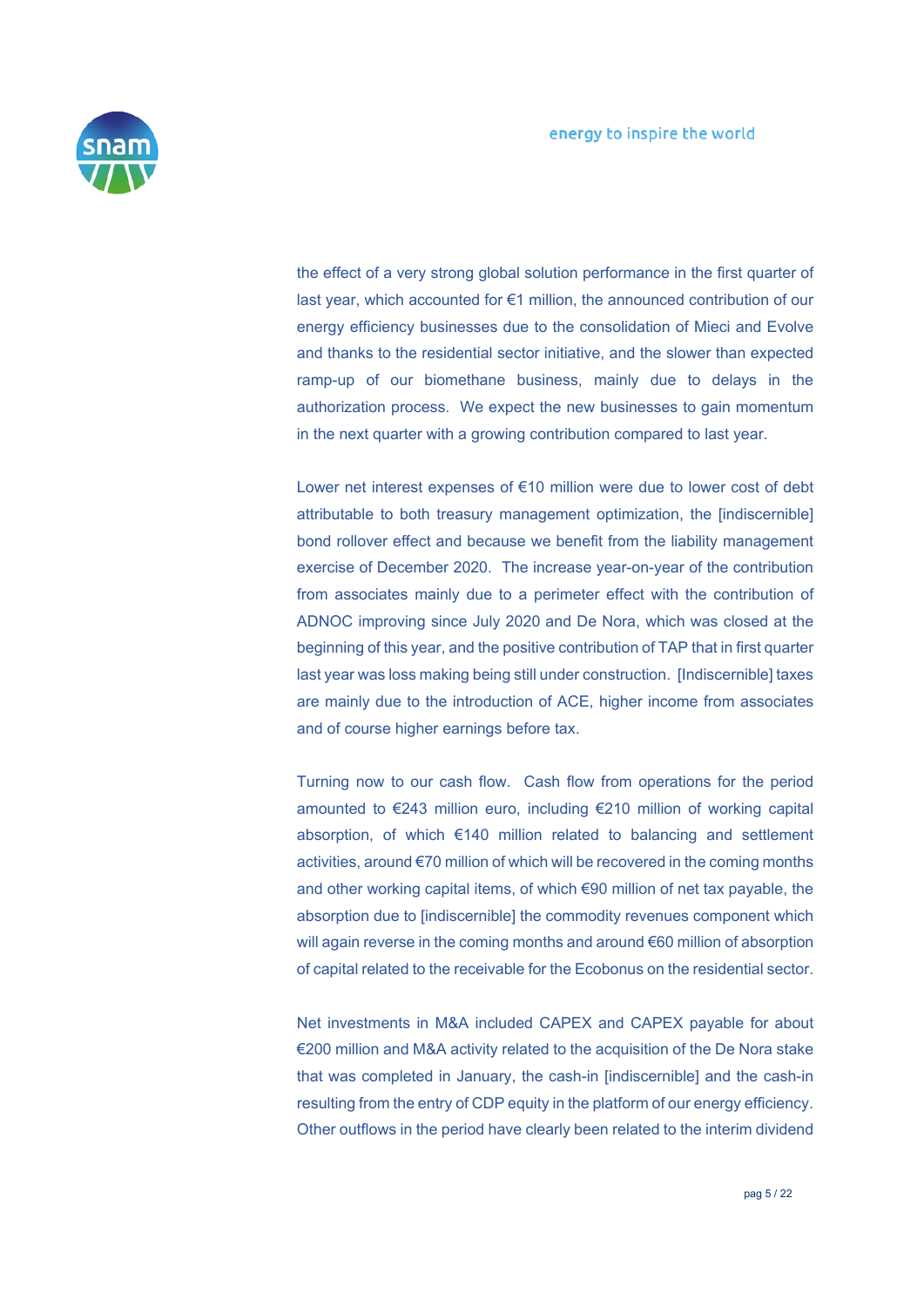

payment, which occurred in January, equal to €323 million. This led to a net debt at the end of the quarter of €13.7 billion. We confirm the full year guidance of circa €14 billion with neutral tariffs related and balancing working capital effects and including the effects clearly of De Nora acquisition.

 Moving on to Snam debt structure and the reduction in the cost of debt. In the first quarter of 2021, we further strengthened our financial structure by leveraging on optimal conditions for about €750 million dual-tranche transition bonds issued in February 2021. This transaction together with the recent treasury management exercise contributed to the reduction to below 1% of the cost of debt.

 Moreover, with respect to treasury management optimization, we continue to experience good market conditions, allowing us to fully utilize our €2.5 billion of Euro Commercial Paper Program and the large use of uncommitted credit lines, both at deeply negative lows. On sustainable finance, ESG focus has been crucial for our financing choices. As of today, our €2.5 billion Commercial Paper Program is fully utilized under an ESG label format and on debt capital market, we have increased the amount raised through transition bond by €750 million, further highlighting the focus that we have on ESG instruments.

 Finally, we're proud to be awarded Environmental Finance in the…in the Board…in the Bond Award 2021 award for innovation. This represents for Snam an important recognition of our focus on sustainable finance strategy and encourage us to work with even greater determination to increase the share of sustainable finance as part of our overall committed funding incentive by 2024. Following the amendments of Snam bylaws in February 2021, all the withdrawn shares amounting to approximately 0.3% of the share capital has been fully allocated through the exercise of options and preemption rights in April 2001 with a significant oversubscription pointing out investor confidence in Snam's strategy.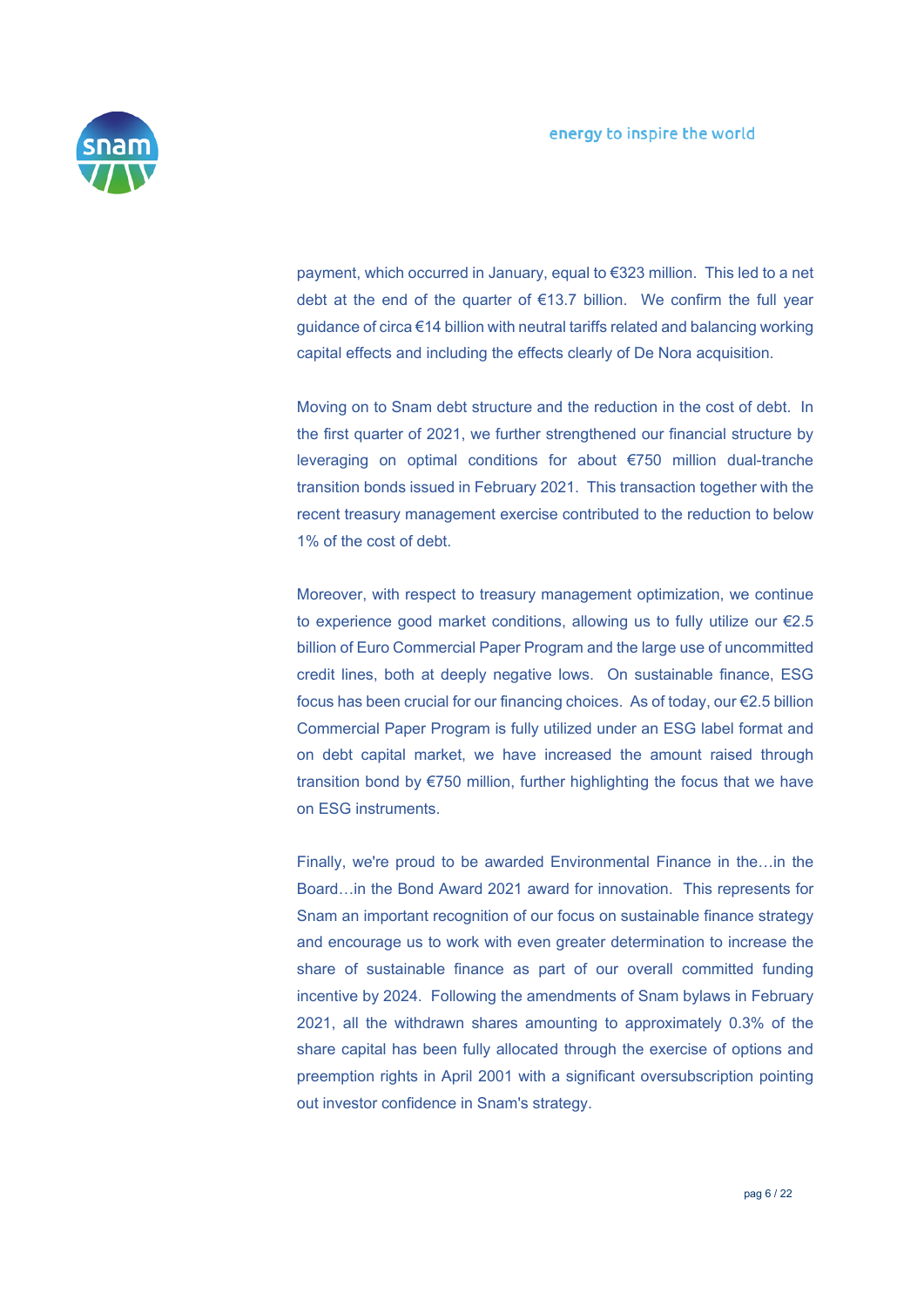

 We thank you for your attention and we are now ready to take your questions.

Q&A

OPERATOR: Excuse me. This is the Chorus Call conference operator. We will now begin the question and answer session. Anyone who wishes to ask a question may press "\*" and "1" on their touchtone telephone, to remove your question, please press "\*" and "2." Please pick up the receiver while asking questions.

> The first question is for Mr. Javier Suarez of Mediobanca. Please go ahead, sir.

JAVIER SUAREZ: Hi, good afternoon and thank you for the presentation. 3 questions. The first one is on the numbers, if you can give us the details on the contribution by the different activities to the equity consolidation line, if you can give us a contribution from the different companies that would be helpful.

> Second question is on the hydrogen opportunity, hydrogen-related development. So the question here is if you can give us a latest update on hydro readiness of your...hydrogen readiness of your network and also any ongoing conversation with that regulator…on the recognition on hydrogenrelated investment in your regulatory framework. And the third question is on government-related issues and the coming simplification decrees and the recently presented recovery plan, which are the implications from these...through things for a company like Snam? Many thanks.

ALESSANDRA PASINI: So starting the first question on contribution of our associates, we…in the first quarter of 2021, we have seen the contribution for around  $\epsilon$ 5 million is coming from ADNOC, €15 million coming from TAP. It's probably consistent with last year with  $\epsilon$ 1 million to  $\epsilon$ 2 million of [indiscernible], it is  $\epsilon$ 5 million for Desfa, €10 million for Terega and about €15 million for TAP. So these are the numbers on our international. [indiscernible] I'm sure you can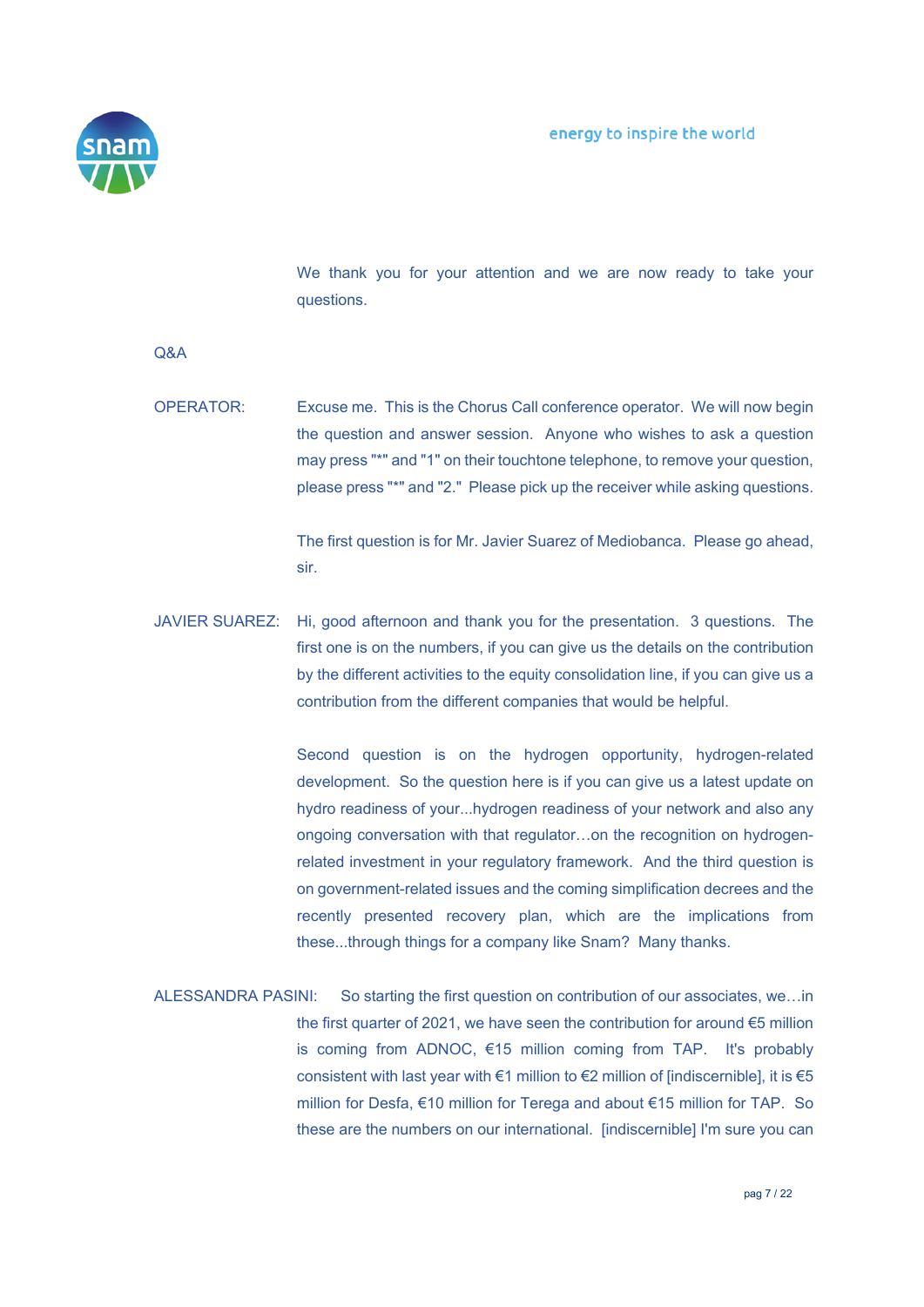

see and for De Nora, we are accounting for around €4 million for the first quarter, which was not present last year.

 The second question on H2 readiness, our assessment remains what we said before. We consider approximately 70% or greater already H2 ready. As mentioned in the presentation, we're working with RINA to get the certification around this readiness, which is ongoing and is progressing well to achieve completion. We continue to work on the storage side of things. Again, as we said in the past, the study on the readiness of our storage facilities is ongoing. We hope to be able to give some indication on this by the time we will come out with our strategic plan in November. It is taking a little bit...it does take longer because it's more complex than just the pipeline.

When it comes to recognition of investment by the ARERA and dialogue with ARERA, I think the regulator is very supportive of the role the green gases will have going forward, point number one, and they're clearly very much supportive of what we have been doing. I think it's too early to get into a approach to recognize investments in hydrogen-related projects. And this is not just a comment that applies to ARERA, it does apply to all regulators across Europe. At the same time, there is a consistent support by all regulators across Europe in the need to make sure that infrastructure support is going to come for the...to support the demand for hydrogen that is underpinned by all the hydrogen strategies that have been published and that are now being started to be followed with actions and the recovery plan is surely the most immediate next step that we can see.

 The fact that the recovery plan which leads me to your third question includes approximately I think it's slightly more than €3.5 billion dedicated to hydrogen-related projects. It's a very tangible and concrete example and sign of the support that the Italian government is willing to give to the startup of this sector. And so we are very positive, because what is in the recovery is very consistent with our strategy, with our vision. As you know, the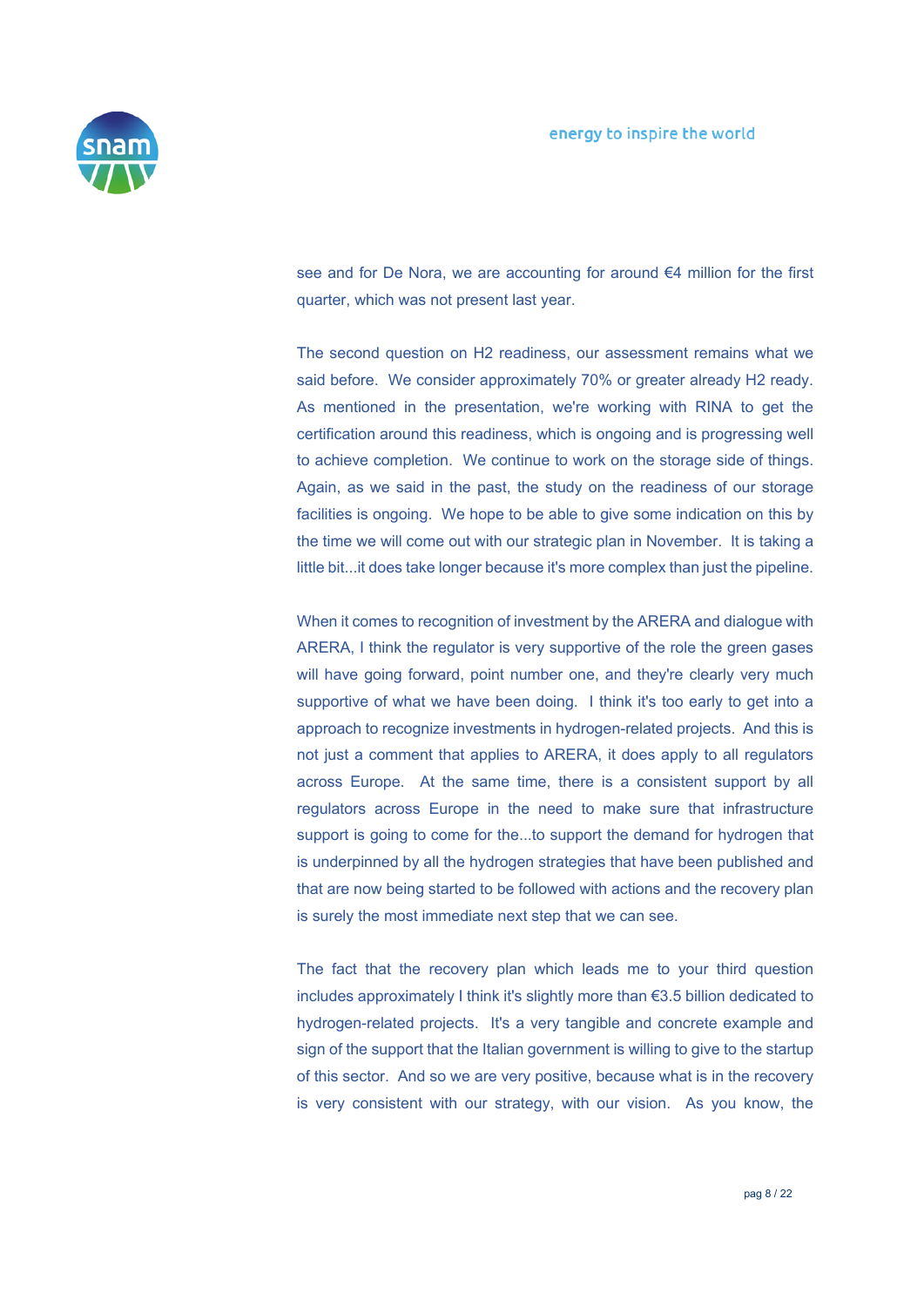

recovery will provide both incentives and grants that will need to be attributed to specific projects going through public tenders.

 And we will look at those, but I think a concrete or more detailed indication of the impact of the recovery can have on our CAPEX front is an effort that will come at our planning in November. I think it's too early now to give any specific indication. Clearly, as you know, the recovery implies or requires that the capital are earmarked for projects in a very tight timeframe and spent equally in a very tight timeframe, which is only a positive message i.e. when it will start, we will expect the evolution of project to be on a faster path, if you want. The other element that may come is a possible simplification from our authorization processes but it is something that is not in the number, this is something that hopefully will come together with the recovery. But that's part of an ongoing institutional dialogue that we have, and we have nothing specific to add on this apparently.

- JAVIER SUAREZ: Many thanks.
- OPERATOR: The next question is from Harry Wyburd of Bank of America. Please go ahead, sir.
- HARRY WYBURD: Hi, everyone. Thanks for taking my questions. I've got 3. So the first one is just on the De Nora stake and I know that you've been mentioning for a while now that you're considering options for that stake and perhaps spinning it out into some kind of fund. I quess, just as a general observation, there's a lot of new equity being issued sort of globally at the moment. So I wonder if you had any thoughts on timing of whether you might sort of spin that out into some kind of maybe listed or non-listed entity, whether that's something we can expect to this year? And whether, you're sort of looking at what the market is doing there? And could there be a sort of a short-term window where you could perhaps achieve a nice valuation for it? And does that mean that you might move relatively quickly or you are quite relaxed?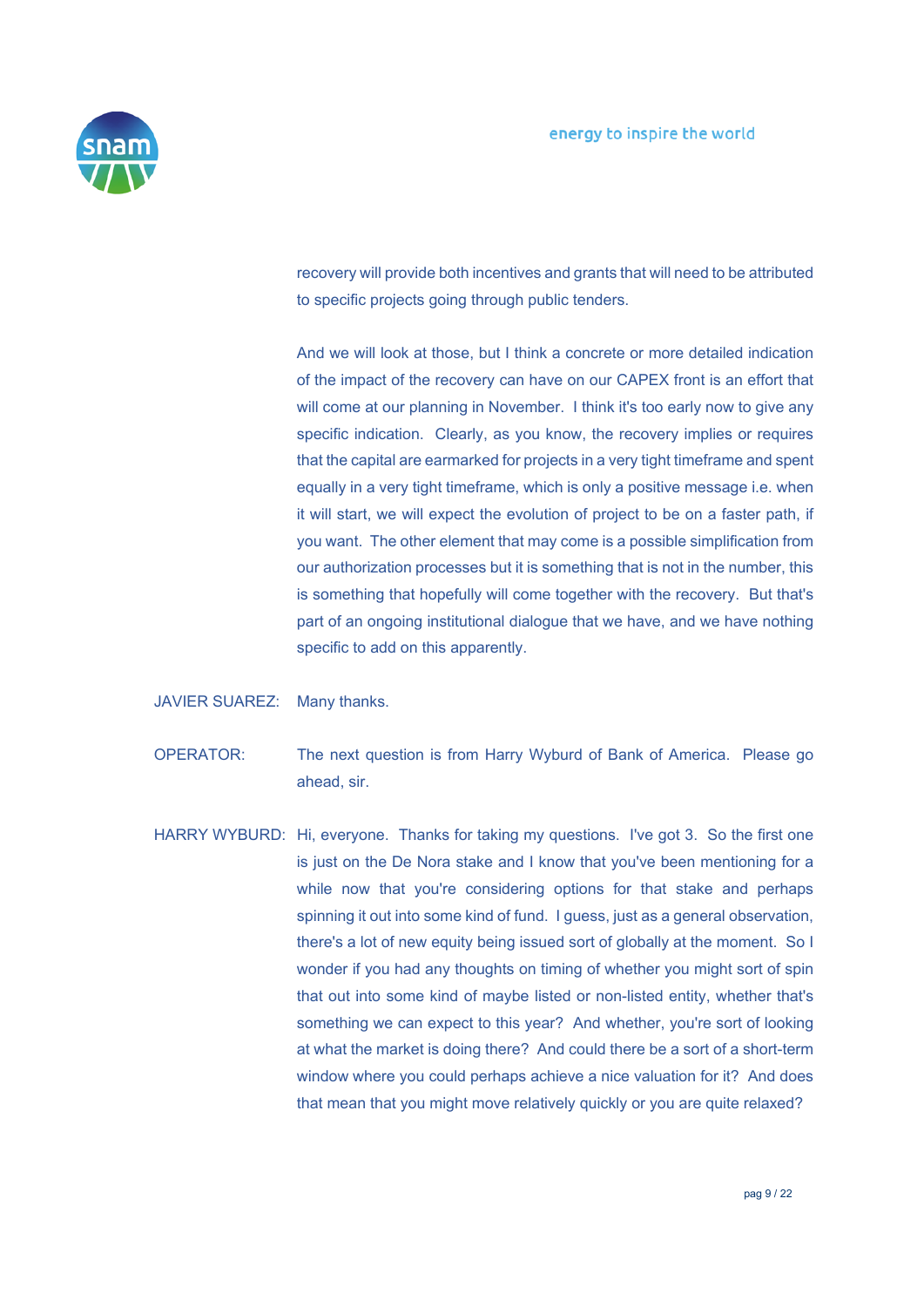

Second one, just a very brief follow up to one of the earlier questions and apologies if I missed it. I got disconnected briefly. But can you tell us if you haven't already, how many specific projects you've actually included in the...for the recovery plan? So I thought that you mentioned that you can't say what's going...what impact it will have on your CAPEX program, that you're able just to tell us which projects you've submitted as part of the...for recovery, stimulus funding? And then the final one, it's become a very generic question. But I wondered if you could just update us on whether you've heard anything more recently, on the regulatory review? I don't know if you've had any discussions with the regulator in the last few weeks, or whether there's been any change in your outlook for that? Many thanks.

ALESSANDRA PASINI: Thank you. So, on De Nora first. First, let me start with that, that we are very pleased with our partnership with De Nora both from an industrial standpoint and potentially, of course, from financial standpoint. We're more focused on the financial consideration around it, which are clearly very important, but let me actually start with the industrial consideration or how strategic that partnership can be for us as we get into this wave of investments and startup of the hydrogen ecosystem together with De Nora, and also ITM exposure, which could really be very helpful for us.

> We will be...yes, we indicated this platform but leaving aside the platform, as we said in March, we will be open to evaluate our options on this to announce not only the side of the strategic...the financial value but also the strategic value of De Nora. The market is clearly very supportive of assets in the hydrogen space. We were reading yesterday on the press there's news related [indiscernible] JV. We are in touch with all stakeholders that are going to be relevant parties to possible next steps. So, only very positive messages that we are very relaxed and at the same time we'll continue evaluating our options.

> On the specific project, I think the IR team will share a presentation that was given at our parliamentary…in a parliamentary auction, I think a couple of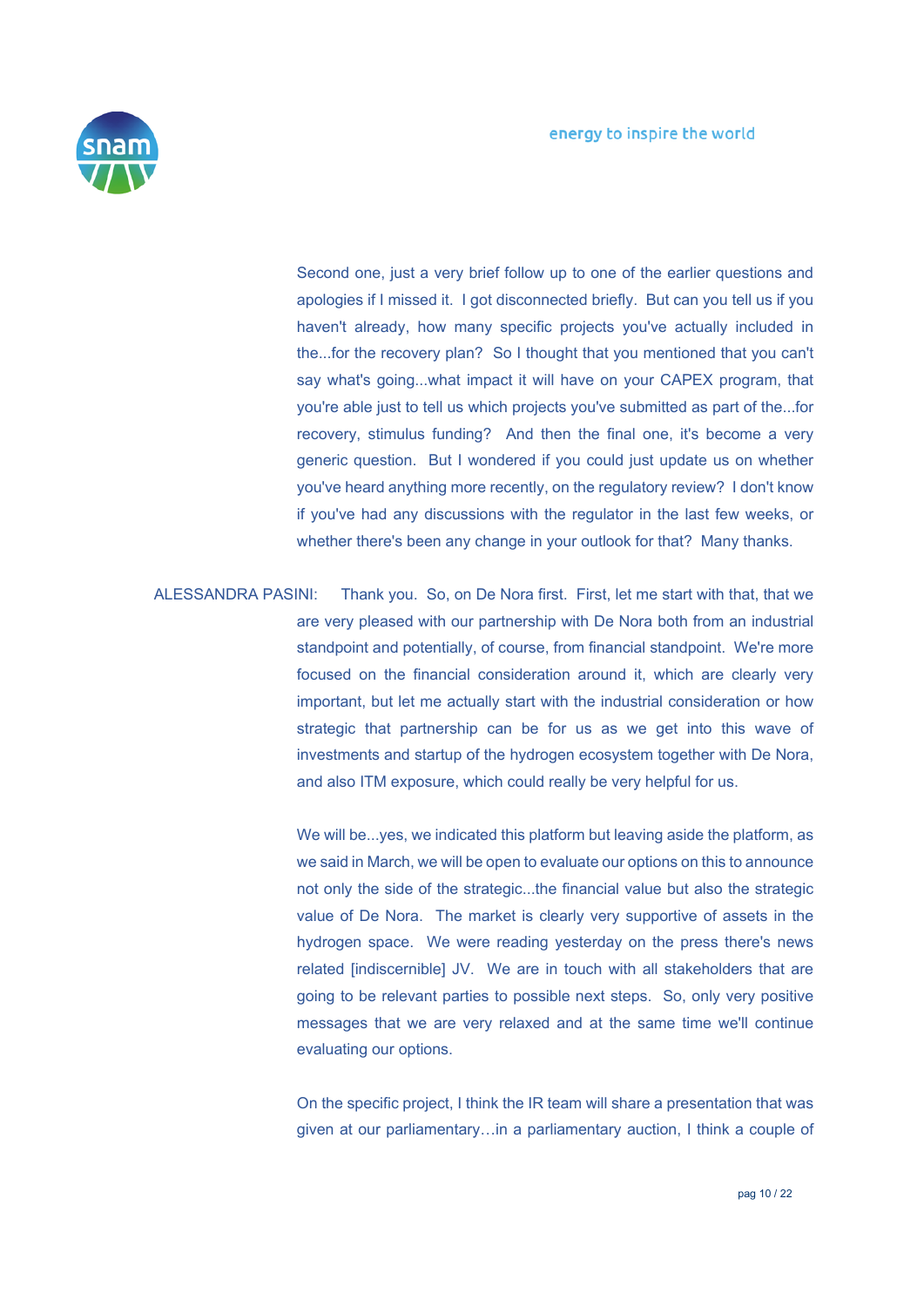

weeks back or so. You will have some more indication. Clearly, we see a number of projects that could be relevant for us, particularly around the hydrogen space, but overall, we think the recovery plan is very conducive, because all of these measures that have been included, both in the recovery and in the supplement fund, in particular when talking about the energy efficiency will underpin further growth for us as well as for others. It is just very positive for the sector in the energy transition space.

 When it comes to regulation and update, on the replacement, the detailed dialogue with regulator on the different principles that will dictate the priority ranking if you wish on the floor, will give them more granular approach to replacement factor and pace is ongoing. We are targeting, as we said before, this to be done during the course of 2021. I don't want to commit to a specific timing, only we're sure that the dialogue is ongoing and we are...and it is very constructive.

 When it comes to the WACC, again, we expect shortly the beginning of the process. We are comfortable, on one side, that the regulator is very much aware of the specific nature of the environment in which we are in. And I think we also confronted by the fact that this is a review that applies to, as we all know, to the entire space and not just to us. But nothing more nothing less than what we said in March on this because the real dialogue with them will start therefore in a couple of months' time or so.

HARRY WYBURD: Understand. Many thanks.

OPERATOR: The next question is from Enrico Bartoli of Stifel. Please go ahead, sir,

ENRICO BARTOLI: Hi. Good afternoon. 3 questions also from my side. First of all, on the revenues from the new businesses, actually they more than doubled in the Q1 compared to last year. If you can guide us on evolution that you for the full year and on the contribution that you expect to EBITDA as well. A second question is related to DESFA. You mentioned the approval of this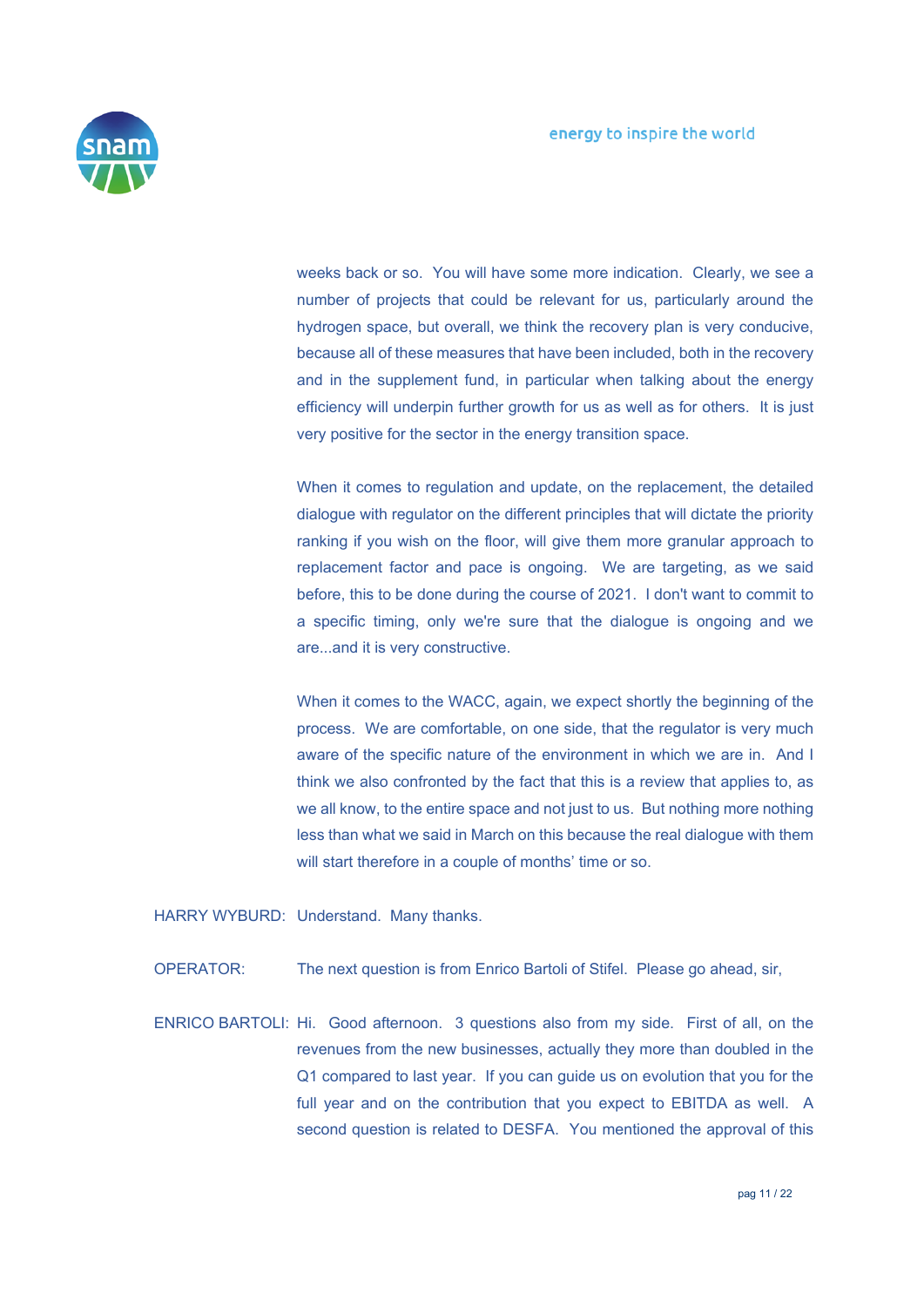

new 10-year Development Plan. If you can share with us some details in terms of the CAPEX plan that is involved and the expected RAB growth that is implied by the new plan. And the last one is on the buyback. In the press release, you mentioned that the shareholder meeting approved the new program for the next 13 months. If you expect it to activate some repurchases of shares soon? Thank you.

ALESSANDRA PASINI: Okay. So on the new businesses, it's clearly you see year-on-year the effect of the changing in perimeter, I think roughly half of the delta is just the changing perimeter coming from Mieci and Evolve. The overall revenue will be fairly significant because of the strong expected contribution on the deep renovation front and starting from the EBITDA, which I think is important, we expect EBITDA coming from new businesses, all of them, being comprised between €15 million and €20 million.

> Of course we'll be trying to be closer to the top of that, but that's the range that we feel comfortable and given, which is consistent with what we expected before. The mix is going to be, as I said in the commentary, a strong contribution from the energy efficiency ramp-up. This is very strong contribution on the residential space for deep renovation and some lower than we expected...but more than compensated on overall contribution coming from the public sector. Why? Because the pandemic...postpandemic situation has slowed down the award of new tenders in the public space of some cases and at the same time, for example, when you have energy management services with schools, schools have been closed, just to make one concrete example, this would have been weaker than it could have been in a normal environment.

> The biomethane is going through a ramp-up. So we will recover the slowdown that we are seeing in the first quarter. But at the same time, as I commented, a good part of this slowdown is due to delays in obtaining the authorization for the plant. We will do our best to recover this during the year; if not, you will see the benefit the next year. Year-on-year, you will see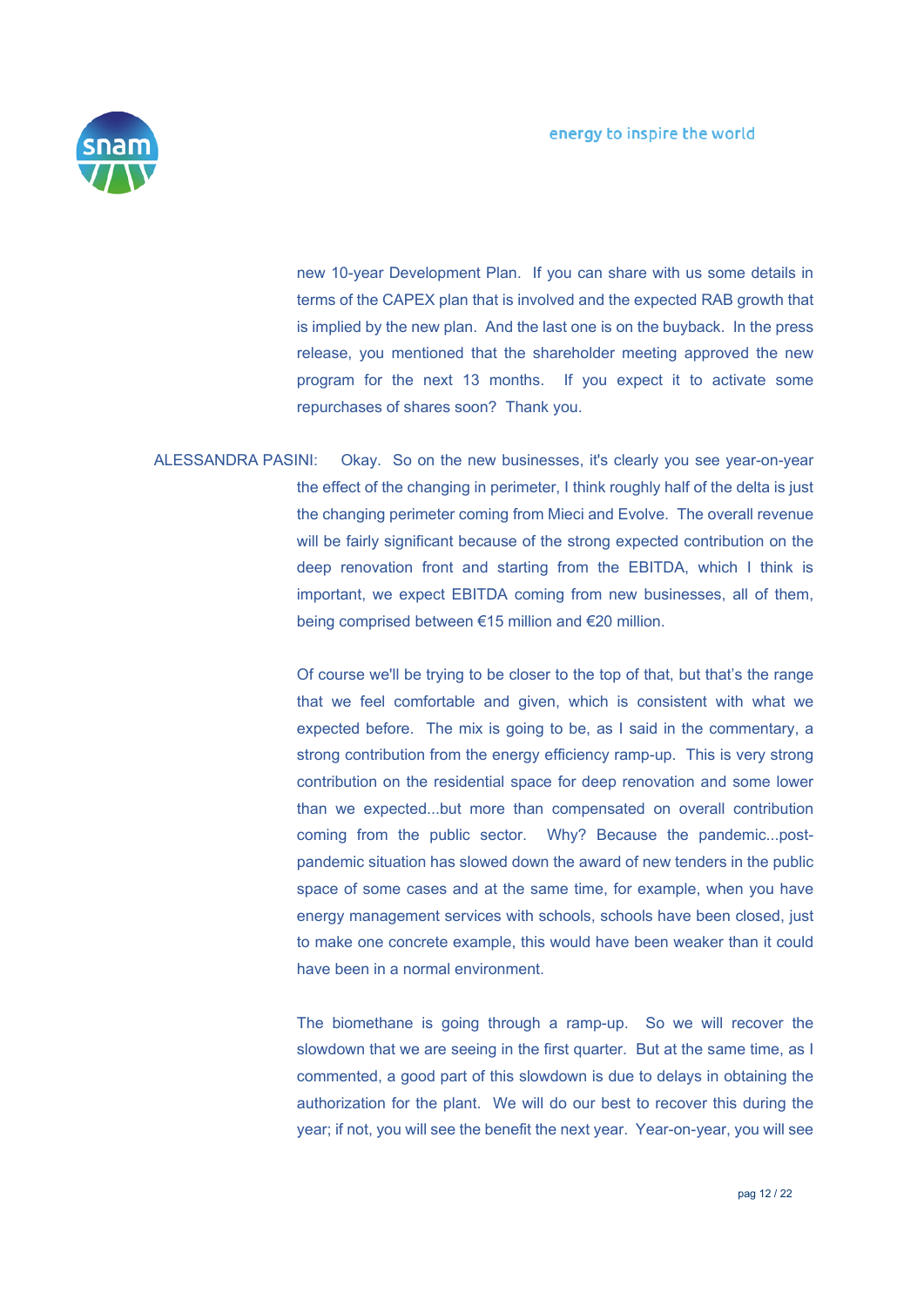

a normalization of the contribution of some global solution, which was very strong in 2020, due to a very important contract that was related to the construction of TAP, which effectively got almost completed by the end of 2020. So hopefully, I helped you going through the businesses that are contributing and then of course, we continue to invest, as we said, both on the mobility side and on hydrogen, which is still in a ramp-up phase before we see the contribution at EBITDA level.

In terms of DESFA, the overall CAPEX plan, we're talking about out of memory about 500...I think it is €540 million overall CAPEX plan, this is 65%, more than the prior 10-year development plan when looking at projects related to Greece. As you know, Greece can become and this is one of the strategic reasons why we liked it so much a very crucial gateway for flows coming from different regions. And that could potentially lead to additional investments which are not included in the numbers I've just given you. Overall RAB of DESFA, I think last data that I had was slightly less than €800 million [ph], give or take.

 Share buyback, that's just business as usual, we'll simply renew the authorization. We have no specific plans already on what to do. We're very happy with the way our performance…our stock has performed. But we may utilize it because we always find a very smart way to use our flexibility in a way and enhance the remuneration of our shareholders at the same time. But just to be clear, in our guidance there is the assumption of no buyback, and if we will do some buybacks that would be on top, when talking about net debt guidance.

ENRICO BARTOLI: Thank you.

OPERATOR: The next question is from Chris Laybutt of Morgan Stanley. Please go ahead, sir.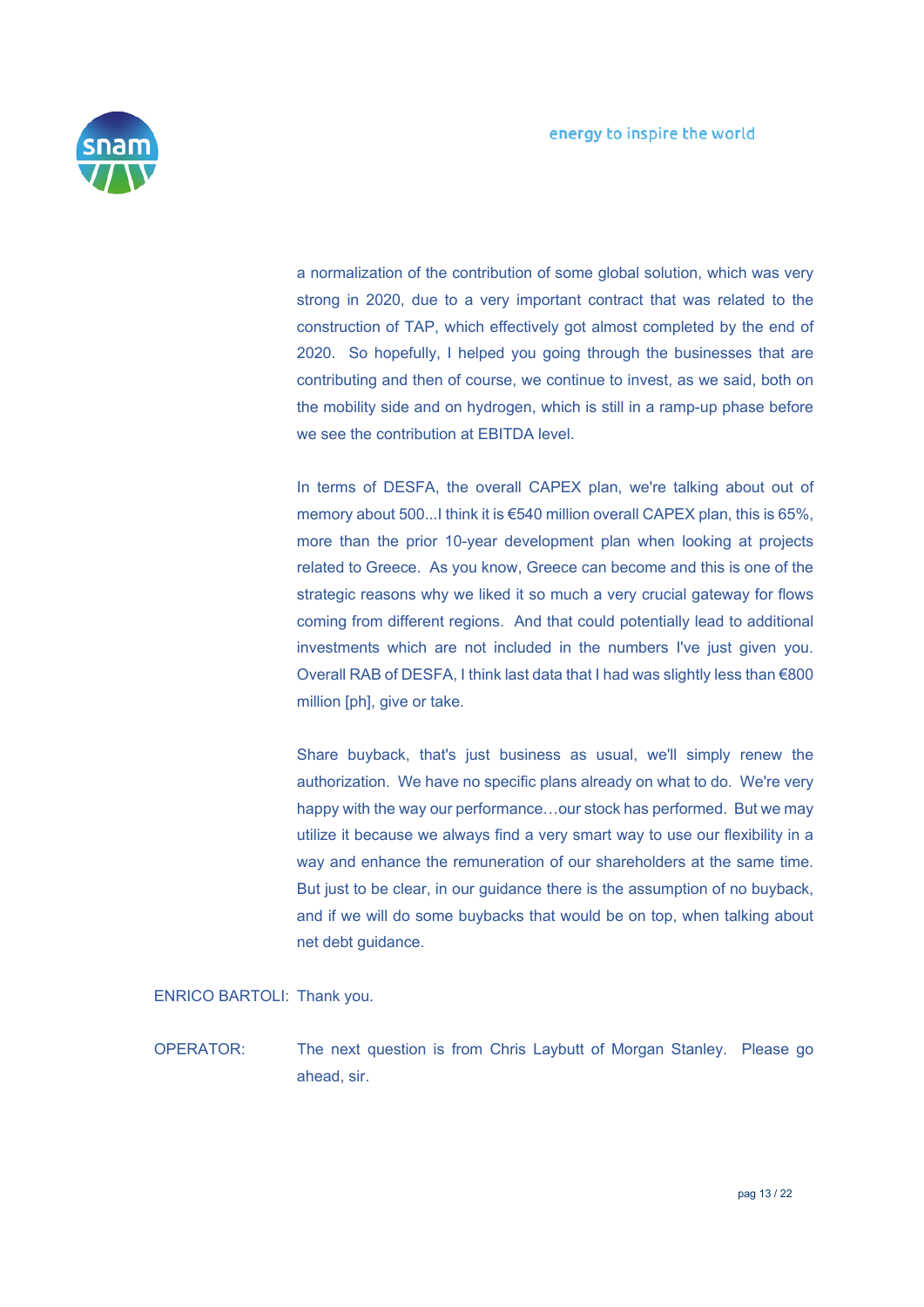

CHRIS LAYBUTT: Good afternoon. Thank you very much. I just had 2 questions. The first being just the impact of the aid to economic growth on your effective tax rate, I just wonder whether you can give us some details on where you think that might impact things in the current year, and then years ahead. And Alessandra, you also mentioned the impact of unaccounted for gas, which can sometimes be a bit tricky in regulated gas networks. I'm just wondering whether you could give us a little bit more detail. And to be honest, I missed your comment, so I'm just hoping you might be able to repeat them for us. Thank you.

- ALESSANDRA PASINI: Okay. So the first question was around how you link tax rates with growth? Sorry, I'm not sure I got it, please.
- CHRIS LAYBUTT: Just in terms of in the press release this morning, it looked like your effective tax rate might be lower this year because you've got a benefit coming through from the aid to the economic growth package and just where that that might end up
- ALESSANDRA PASINI: Okay. That was something that was not...we are talking about the ACE hold with specific tax measure that was not present in the first quarter 2020, has then been introduced in the later quarter and instead has been providing benefits in the first quarter of 2021. I think in April, that's been an additional measure. So there may be further benefit to what was planned, but it will be probably consistent with what we had last year. These are temporary measures, so we know we will get it for 2021, we'll need to see where they will continue. So take it as a temporary effect, not a structural effect. And the other element that, of course, is impacting our tax rate is the higher contribution from our sources which, of course, get different tax treatment versus the traditional corporate tax applied to our existing businesses. So hopefully, that addresses your question, correct?

CHRIS LAYBUTT: Yes. Yes. Thank you. And unaccounted for gas, was that a…?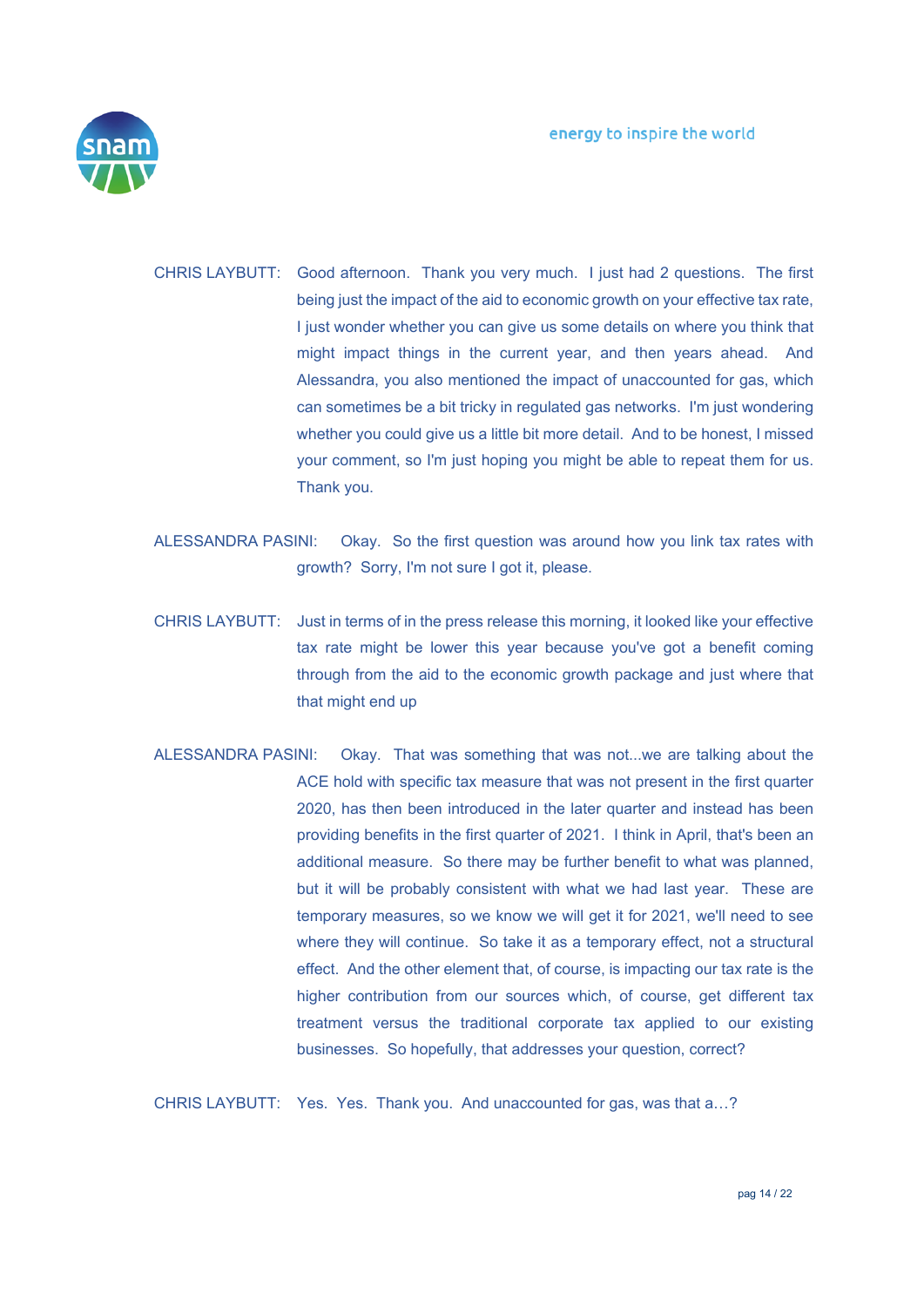

ALESSANDRA PASINI: Yes, I am getting through the unaccounted for gas.

CHRIS LAYBUTT: Thank you.

- ALESSANDRA PASINI: Well, I just wanted to make sure that I did answer your first question. So let's say, more generally is energy costs to the point that has been addressed by the regulator. So since January 2020, energy costs are recorded both in the revenues and in the cost line. However, in the first quarter 2020, they had temporary positive seasonal effects, mainly related to the volumes connected to the unaccounted for gas. In December, there was a resolution…by the regulator, where it introduced a mechanism to serialize this unaccounted for gas effect, before leaving an incentive related to the difference between the unaccounted for gas recognized for a given year and the actual unaccounted for gas. But in fact, we're talking about peanuts. I mean, the big gap is the stabilization of…or having this energy cost accounted for both revenues and costs. So we are just neutralizing things that we already had on a full year basis at December but we didn't have in January 2020. And so, when comparing the first quarter...to the entire first quarter, you would have an…a not like-for-like read across vis-àvis what we do from now onward. Thanks to the new regulation that has been introduced by ARERA in December 2020.
- CHRIS LAYBUTT: Okay. And all of this impacts your P&L or is it working capital, I assume it is P&L?
- ALESSANDRA PASINI: No, it's effect...let's say it is effectively neutral with maybe a couple of million more or less, which depends on the actual price related to the unaccounted for gas in a forecast...that the forecast versus the actual that you actually account for.

CHRIS LAYBUTT: Okay, got it. Thank you very much.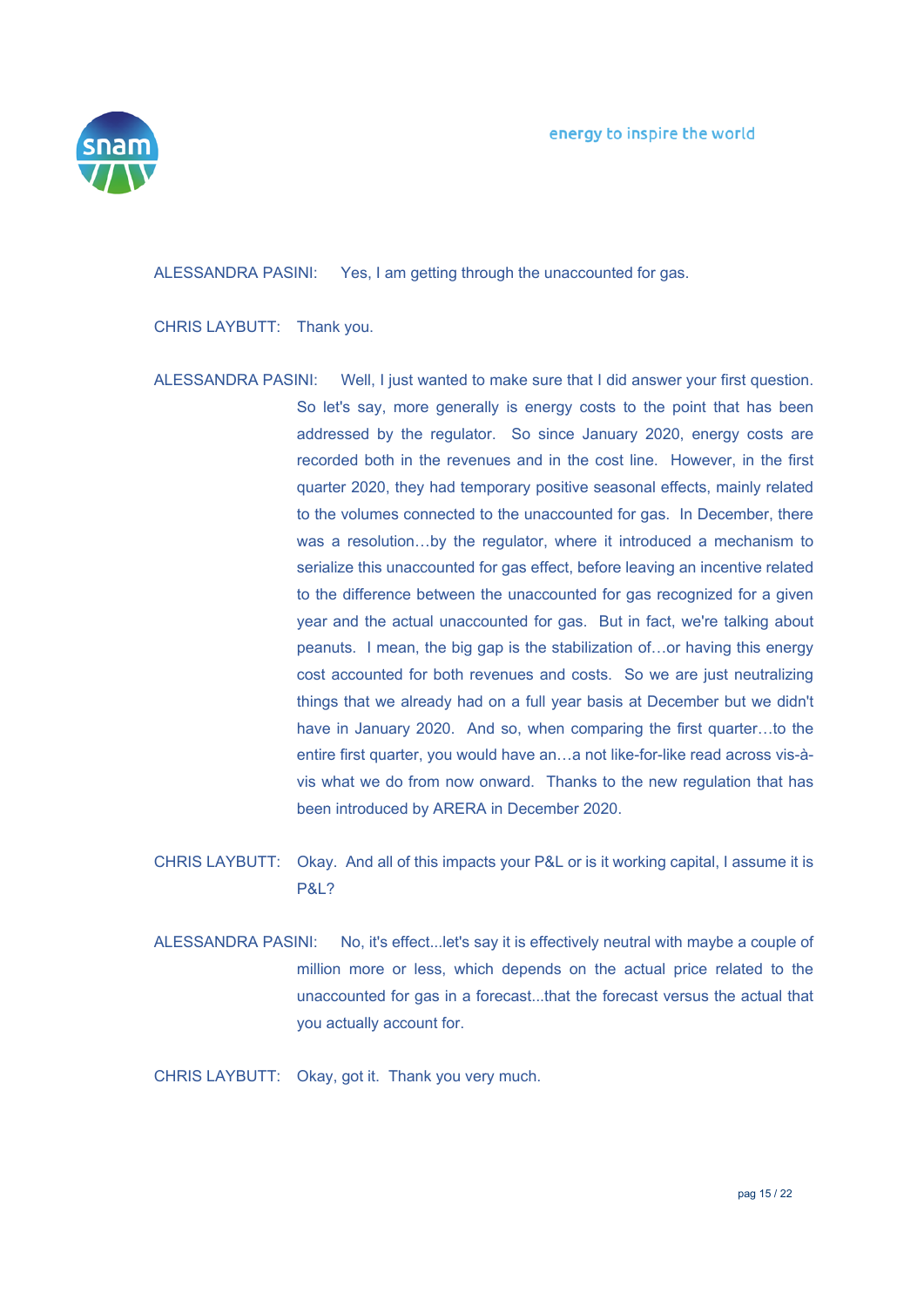

- OPERATOR: The next question is from Antonella Bianchessi of Citi. Please go ahead, madam.
- ANTONELLA BIANCHESSI: Yes. Hello. Good afternoon. Alessandra. Just a quick question, can you just provide the split of your CAPEX letting us know how much of them are going into the RAB, and how much is non-regulated? And also, can you just give us a little bit of a guidance on ADNOC, so not only you know, the contribution for this year to the earnings, but also the debt, and you know, the cost of the debt of this...the amount of the debt and the cost of debt and you know, if there is any risk of a change in the financial structure of this company? And, finally, if you can give us a little bit of guidance on the tax rate for the full year.
- ALESSANDRA PASINI: So let's start with the CAPEX split. The CAPEX that has been…as we said, it's €231 million for the quarter Antonella. Of this, more than €220 million are RAB. So the CAPEX related to the new businesses are marginal, in a way.

 On ADNOC, on a yearly basis, we expect as we said when we announced the acquisition to have a contribution around €15 million, give or take, more or less. We have also completed the refinancing completely of the bridge, and it is the package that is amortizing over, I think, the 10 year horizon. But there are no...maybe I misunderstood your question, but aside from the acquisition that was made is all self-funded business, there is not going to be any further debt in person related to ADNOC. But maybe I misunderstood your question Antonella on ADNOC. Sorry, on ADNOC, Antonella, did I respond to your question?

OPERATOR: Ms. Bianchessi, your line is open, madam.

ANTONELLA BIANCHESSI: Sorry, can you hear me now?

ALESSANDRA PASINI: Yes.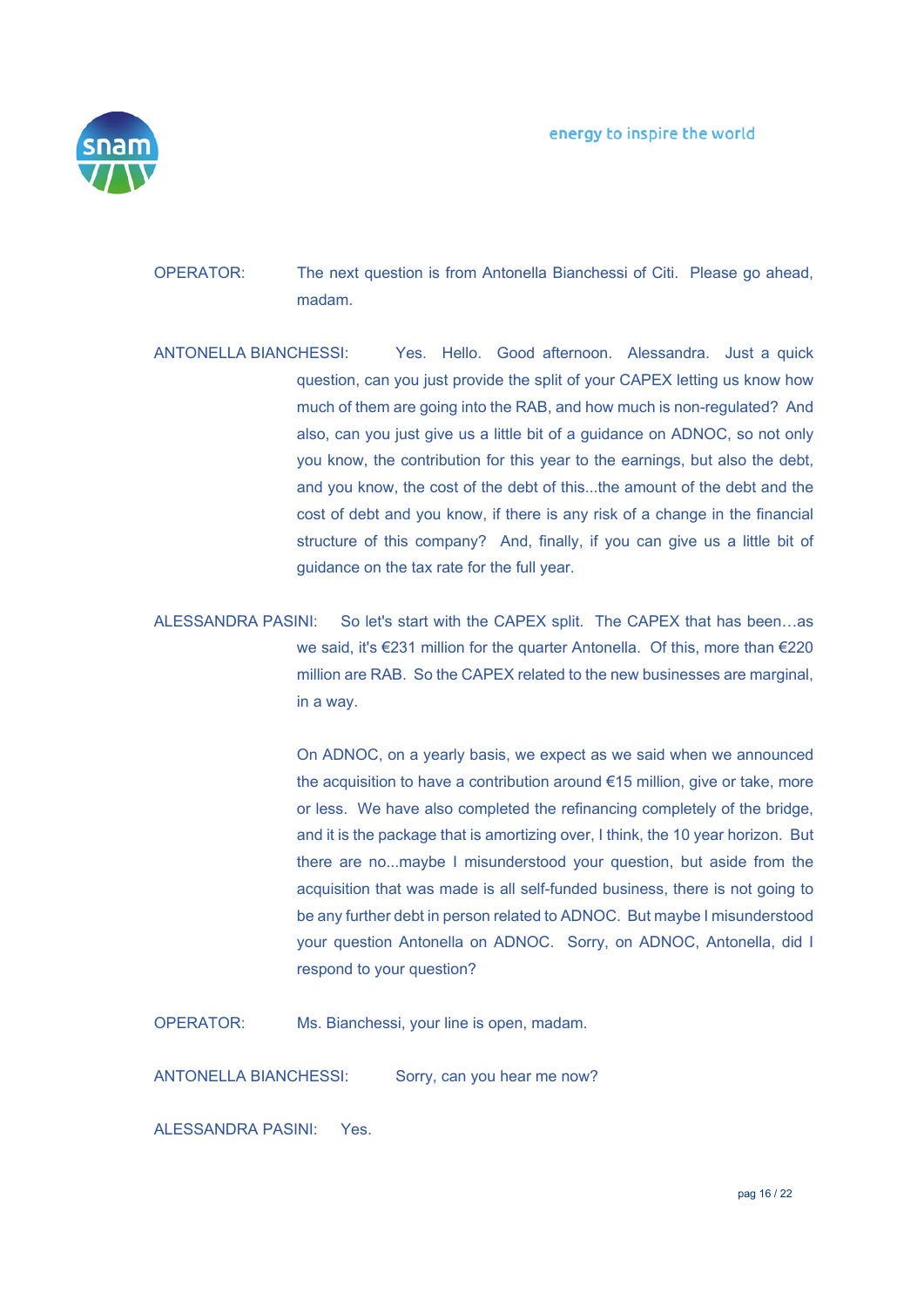

ANTONELLA BIANCHESSI: Sorry. Now what we're wondering, you know, how…you know, which is the structure of the debt of ADNOC, because I remember it was pretty high and if you can quantify the number and give us an idea on the cost of this financing?

ALESSANDRA PASINI: The debt was around €8.236 billion [ph] and it's all been refinanced in the capital markets and with a weighted average life of 10 years with a very long dated duration.

ANTONELLA BIANCHESSI: Okay.

ALESSANDRA PASINI: When it comes to the tax rate for the year, I think we are in the 25% range on a '21 full year basis.

ANTONELLA BIANCHESSI: Okay, thank you.

- OPERATOR: The next question is from Stefano Gamberini of Equita SIM. Please go ahead, sir.
- STEFANO GAMBERINI: Good afternoon, everybody. Few questions from my side, if I may. First of all, regarding out of the base incentives. Could you remind us, what is the level do you expect in 2021, and the target at the end of the plan? And the question here is, when you expect that the regulator reach the final decision about the fully deposited assets, and the possibility to give you output base incentives on these topics. Could this arrive in same time when the regulator will set the load WACC? That's really my first question.

 The second, still regarding the load of WACC, considering a reduction of…we will see how 50, 60, 80 bps in the WACC. Do you see some risk regarding your dividend policy to 2024 due to the increase in debt on RAB level or otherwise you don't see any risk on that.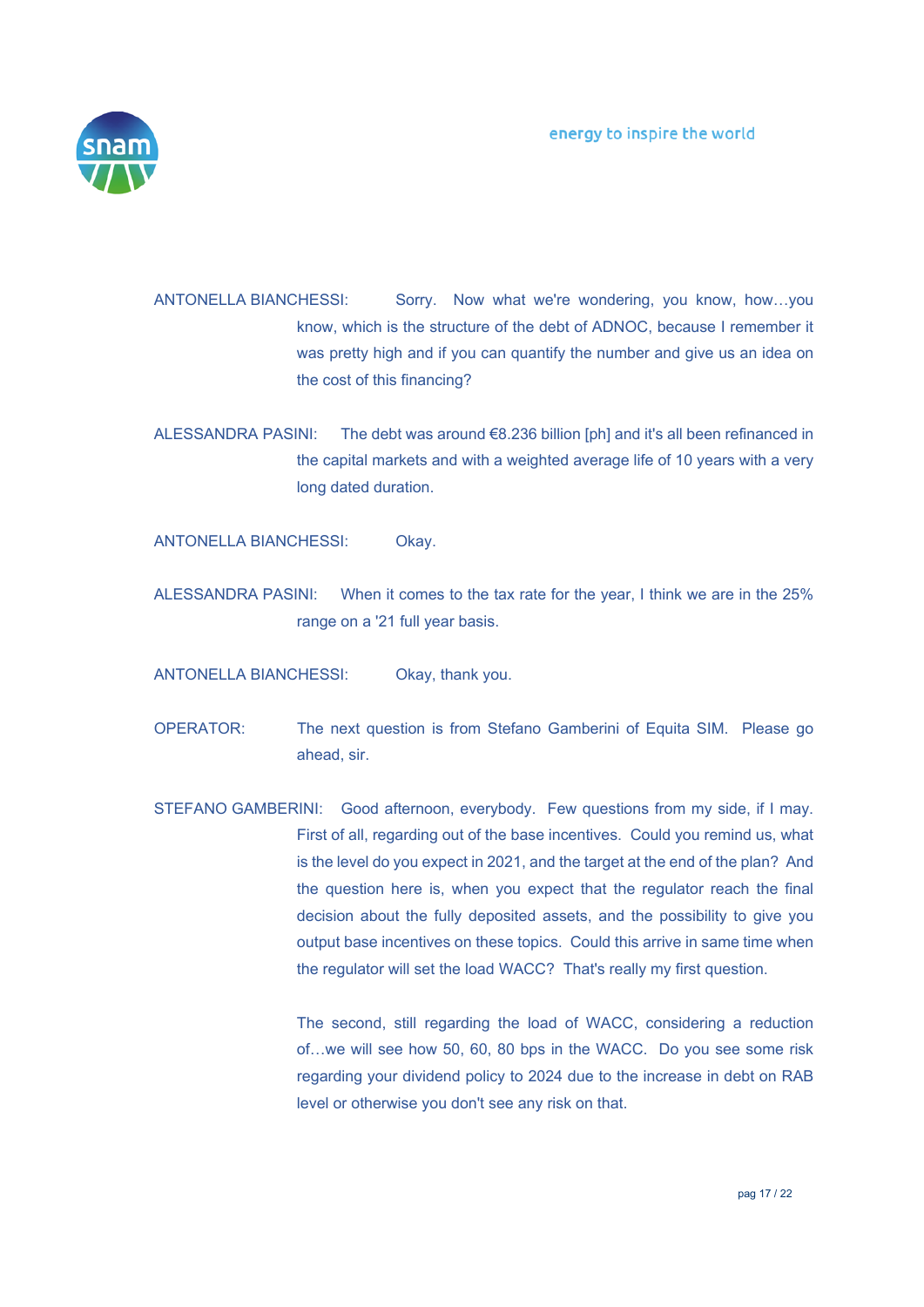

 The third, if you can comment about the EU decision about taxonomy to exclude the gas transport and distribution from taxonomy. What changes do you expect? And in this case, you disclosed even in the last presentation of your business plan that CAPEX were eligible for taxonomy in the region of 40%, if I am not wrong, with these changes something could impact or not?

 And sorry for that very last question regarding a brief comment of what happened in Germany, where the regulator decided that the gas transport distribution could not subsidize, the hydrogen that these 2 regulations should be kept separate. So, in this case, do you see some risk of similar decision also in Italy and what are the risks for Snam in this case?

ALESSANDRA PASINI: Thank you. No, that's not. Out of base incentive, we have an expectation to land approximately where we did land last year, last year we gained €18 million. So roughly, give or take, that's the same number, we assume for this year.

> On fully depreciated assets, as I mentioned before, we're working towards…hopefully having news for next year...sorry, this year plan later in November. The work is ongoing. There is not specific deadline that has been committed.

> On the WACC, clearly, the WACC will be a process that will go through the summer to the fall. And so, that's more or less the timeline that we have in mind. If you do the mark to market today you get between 5.1, 5.2 on transportation and that I mean...rule of thumb, every 0.1 delta means around €20 million of revenues. So if you want just to make the easy math, the spread clearly has been compressed, both by the liquidity and by the positive environment related to the current government's being inform. At the same time, there is the recognition of how much excess liquidity has been inundated in the markets and therefore inflating, you know, in terms of improving the overall credit spreads and conditions. So these are elements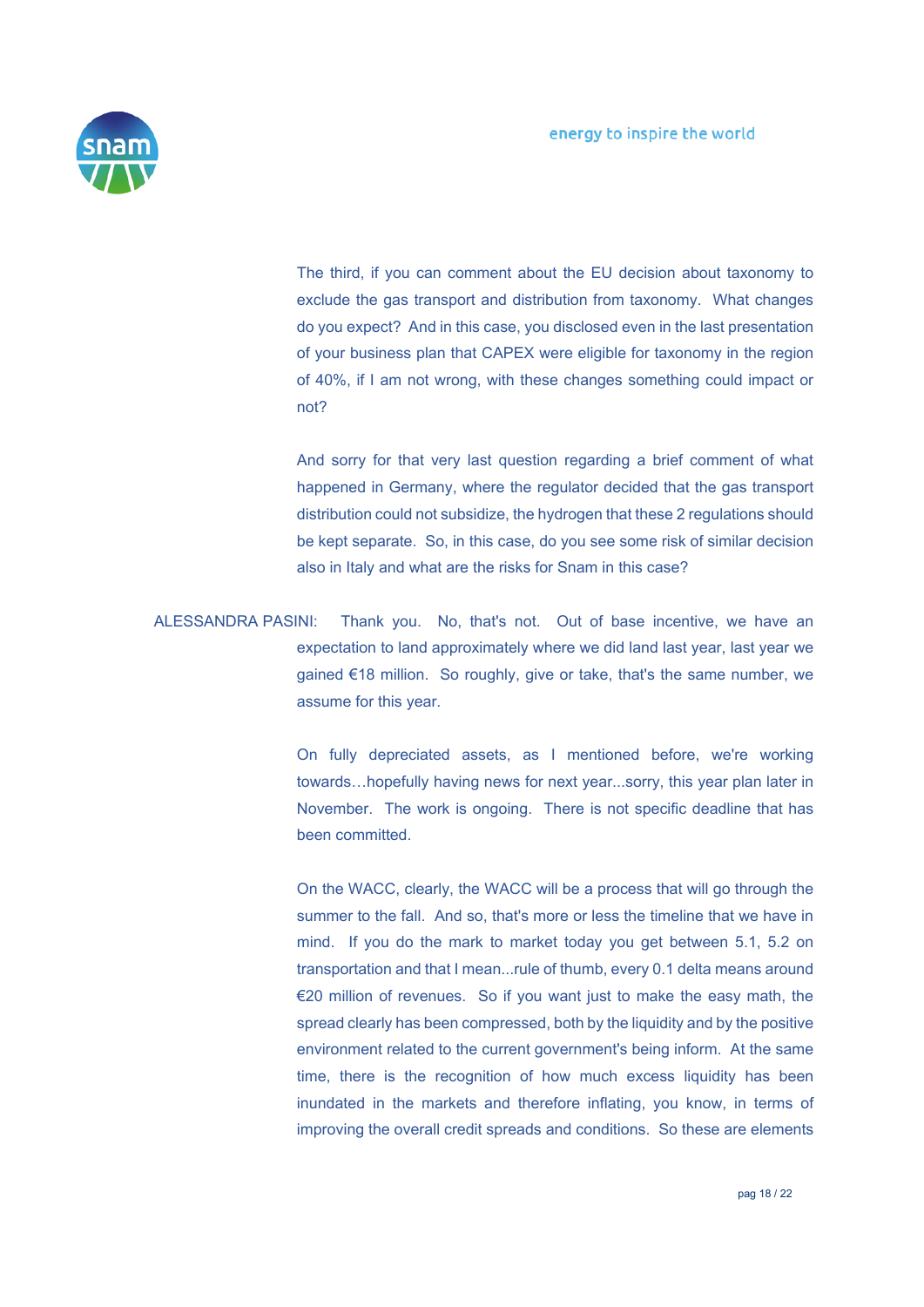

that will clearly be assessed as part of reviewing the formula given the course of the summer. In terms of risk to our dividend policy, absolutely not, our payout, by the end of the plan is very solidly within the 70 to 80 bandwidth, even assuming for the downward revision of the WACC.

 When it comes to taxonomy, let me explain that it hasn't been decided to exclude, it has been decided to leave it out for the time being, which is actually a positive message in a way that since we do expect no changes to the taxonomy and therefore we will not expect the message to be different for what we told you before of 40% of our CAPEX, by the way on a conservative assumption basis, and how we find them to be compliant with taxonomy. I think everything which has been coming out from the commission and from the different governments underlines the strategic role that gas infrastructure will need to have in order to comply with the transition and the role…the growing role of the green gases will have, again it is something that...it is getting stronger by the month, not weaker.

 This leads me to the comments we made in Germany. Again, we see that as an upside, because what that is saying is basically that, if today, there is a need of hydrogen from one point to the other, and I am talking about replacing grey hydrogen with green hydrogen and making...rather than bringing it via truck, creating infrastructure system that can actually provide supply to the demand...that's something...that's a new business opportunity that PSOs like us can actually pursue, which today was not part of investable projects for us.

 I think what...the message that has been passed by the…by the way, the proposal isn't yet something that has been approved by the parliament. As you know, there are elections, so we'll need to see where we land, but I mean, today, the reason why it was made this way was to make sure that there was a fast ramp up of infrastructure, because they expect a fast ramp up, also on the back of the recovery from demand of hydrogen. So again, it's more a positive than a negative for us.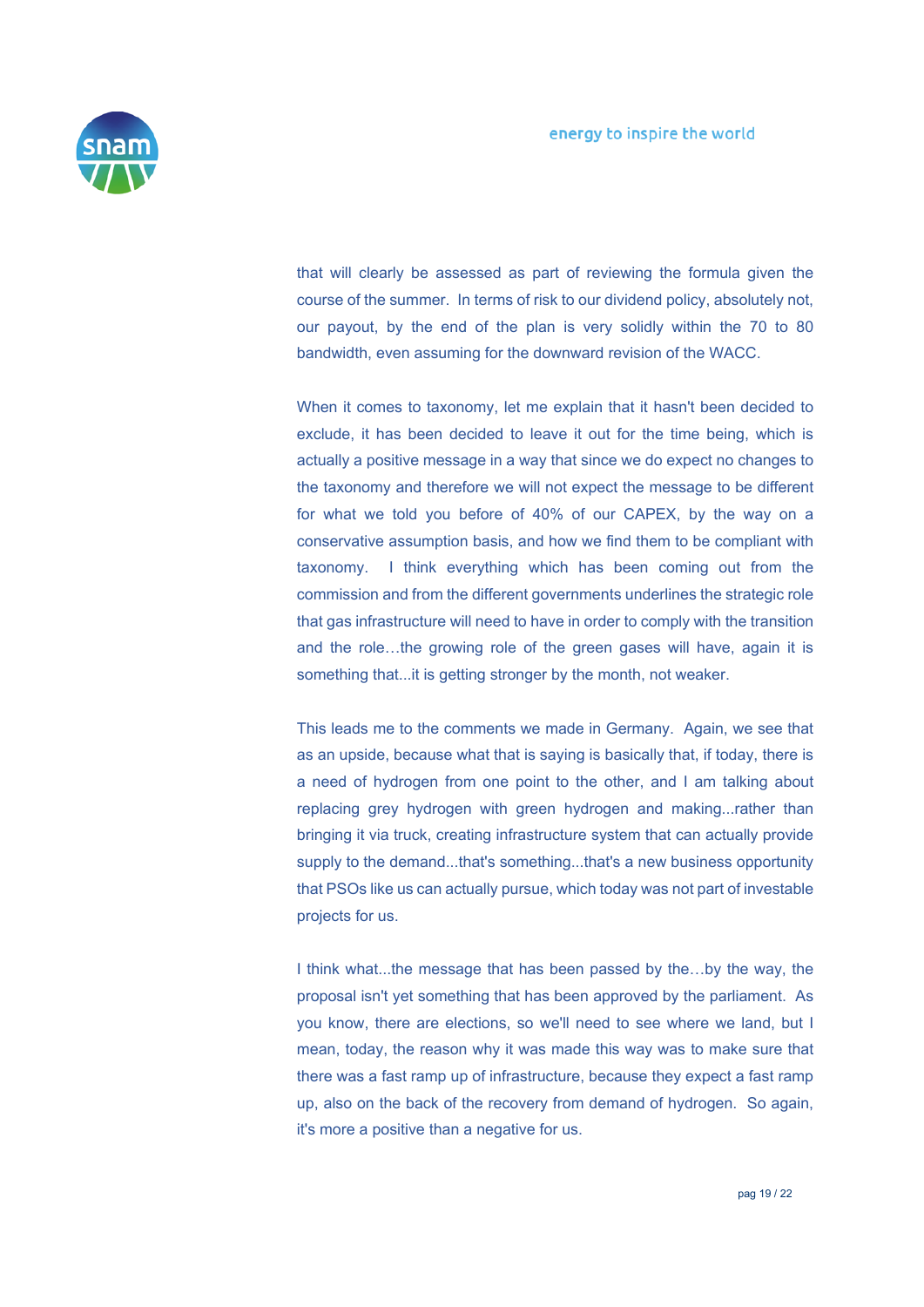

 As we said, 2021 will be an year where the European Union will lend towards more cohesive views on how to support hydrogen...the hydrogen ecosystem, and then the regulators will get in action in terms of how to approach this. But this is more related in my mind to new investments rather than what we've been talking now and so far, which is simply, maintain our existing networks, to be able to transport green gases.

I think I've answered all of your questions, Stefano.

STEFANO GAMBERINI: Absolutely Many thanks.

ALESSANDRA PASINI: Thank you.

OPERATOR: The next question is for Jose Ruiz of Barclays. Please go ahead, sir.

JOSE RUIZ: Good afternoon, and thanks for answering my questions. I just have 2. First of all, just to confirm, I understood previous answer. You're basically saying that the first consultation paper on the WACC methodology will come very soon. Is that correct?

> And secondly, last year, about the timing of incentives for hydrogen, you were basically saying that the debate about the schemes…incentive schemes, for electrolyzers would take place this year. And regulation about the transport of hydrogen will take in a period of between 2 and 3 years. So we are in 2021 and funds will start flowing by the end of this year. Have you...are you aware that there is any debate about this incentive schemes for electrolyzers? Thank you very much.

ALESSANDRA PASINI: So on the WACC consultation, we expected before the summer, so it couldn't be end of June, July, I mean more or less around that timeframe.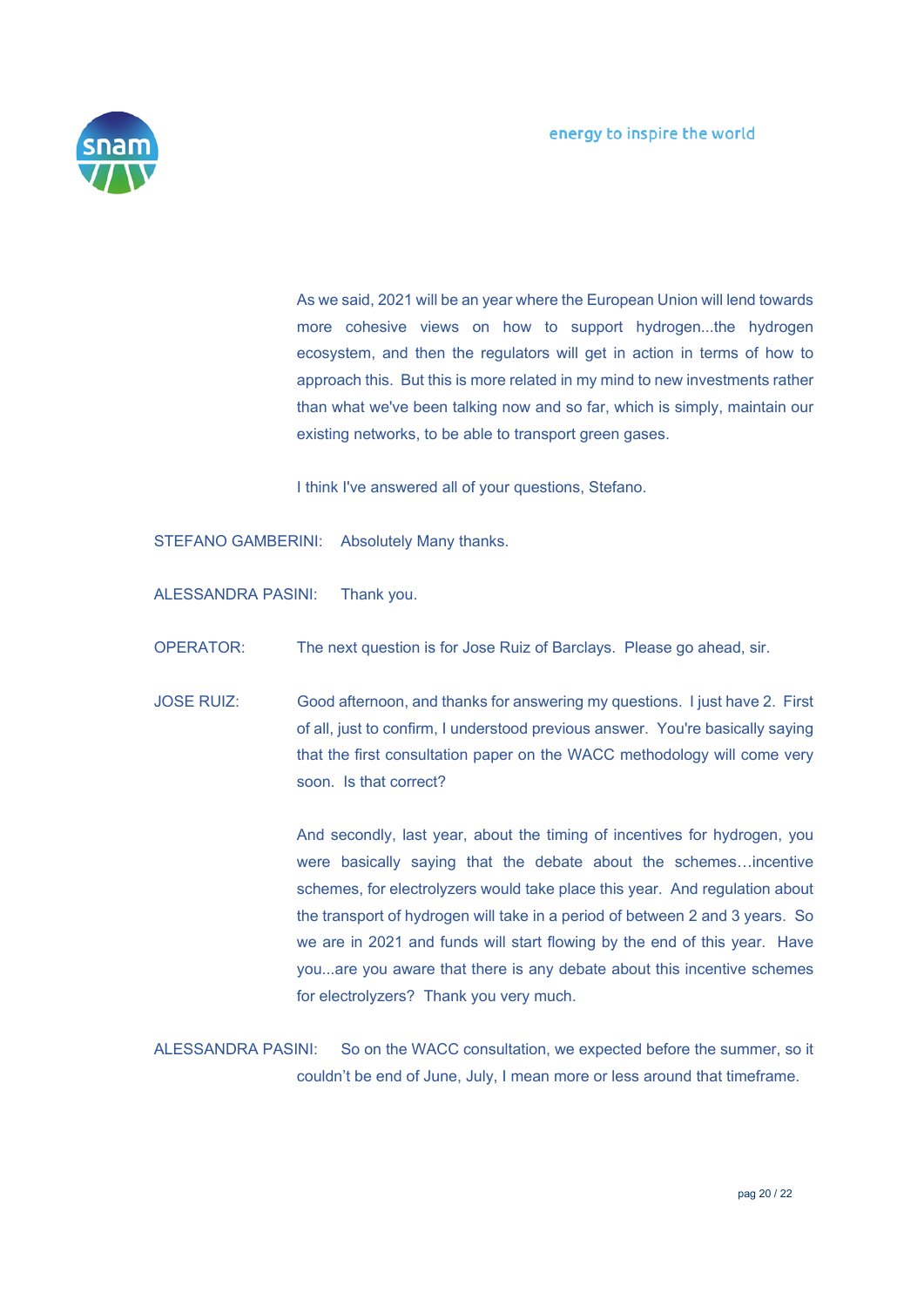

 On incentive schemes, maybe we were not completely clear or you didn't guide in the right way. I mean, we expect, first, Europe to take a more consistent view on what to incentivize, and what I mean by this is because incentives will need to be compliant with the state aid regulation. So and that's always going to be the case. I mean, that applied to every incentive. And so, there will be a new view around what to incentivize and how, and that will determine how much you actually supply demand versus...sorry, you're maturing incentivize demand versus supply. And so, you are just getting to what you're saying. How much of this incentive goes toward the renewable electrolyzers part of the…let's call it, upstream versus the offtaker of that hydrogen. This is something that is not yet defined, and we expect to be clear second part of this year, beginning of next year. I mean, this is all been discussed and approached at also different phase.

 The recovery is going to provide support on the CAPEX level, but at the same time, you should read what is happening in Germany. Germany is talking about introducing contract for difference, which is basically an OPEX scheme, which will give to off-takers incentives that will cover the delta between just make one example, the cost of grey hydrogen today and the cost of green hydrogen today, net of course of the benefit from a CO2 emission. So there will be a number of variables that will come to a cohesive package. And from the time being, we're only seeing bits and pieces here and there. But surely, during the course of this year, you will get a much more coherent vision. Also, we'll need to see whether, as we read in hear, there will be an approach to carbon tax and certification of green molecule, certification of origin. So it's going to be a fairly complex measure, because people expect a very significant contribution and support coming into the space. And therefore again this is just going to be positive evolution, but probably it is too early now to give specific numbers to either the production side or the off-take side.

JOSE RUIZ: Sorry, if I can follow-up on that. More specifically, do you see the Italian government following the same path as Germany? So basically, putting the